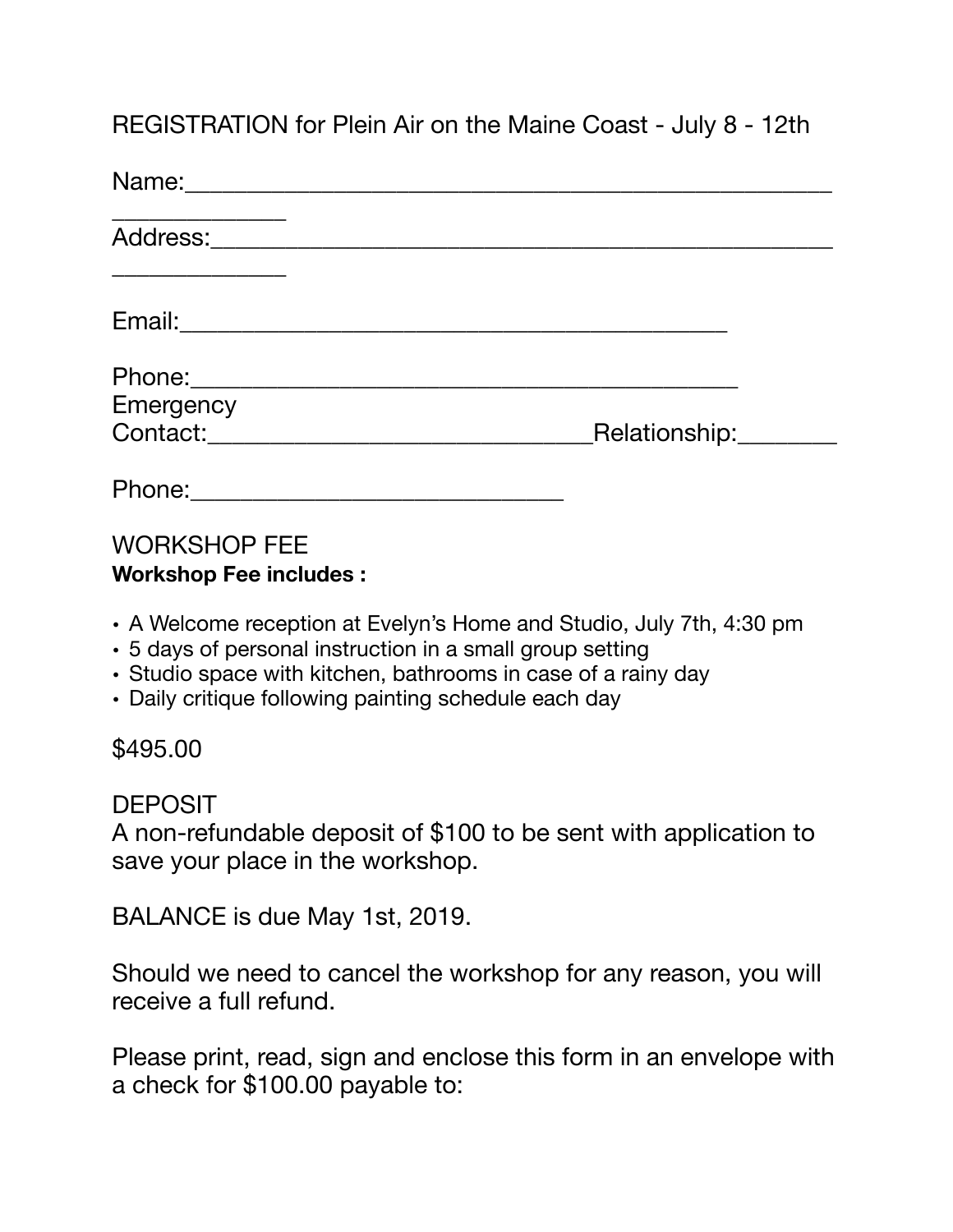Evelyn Dunphy Studio 596 Fosters Point Road West Bath, ME 04530

Call or email any questions to Evelyn at [artist@evelyndunphy.com](mailto:artist@evelyndunphy.com) or 207-449-7057 (cell) or 207-443-5045 (home).

A materials list will be sent after enrollment.

## **Does NOT include:**

Transportation (to Maine or to painting sites) Art Supplies **Meals** Lodging (a list of B&B's and hotels in the area will be provided)

A list of B&B's and hotels will be sent after registration and receipt of deposit. It also seems that Air Bnbs are a good option. We'll also send a list of recommended restaurants and convenient places to pick up a picnic lunch each day.

A car is necessary as there is no public transportation in the area.

To register for the workshop, please send an email to me at [artist@evelyndunphy.com.](mailto:artist@evelyndunphy.com) A non-refundable deposit of \$100.00 is required to hold your place in the workshop. The balance is due on April 1st, 2018.

## **Cancellation Policy**

No one ever wants to cancel a workshop. However, things can happen. For this reason, you are strongly advised to purchase travel insurance. It is possible to purchase travel insurance that reimburses for loss of workshop tuition, as well as travel expenses.